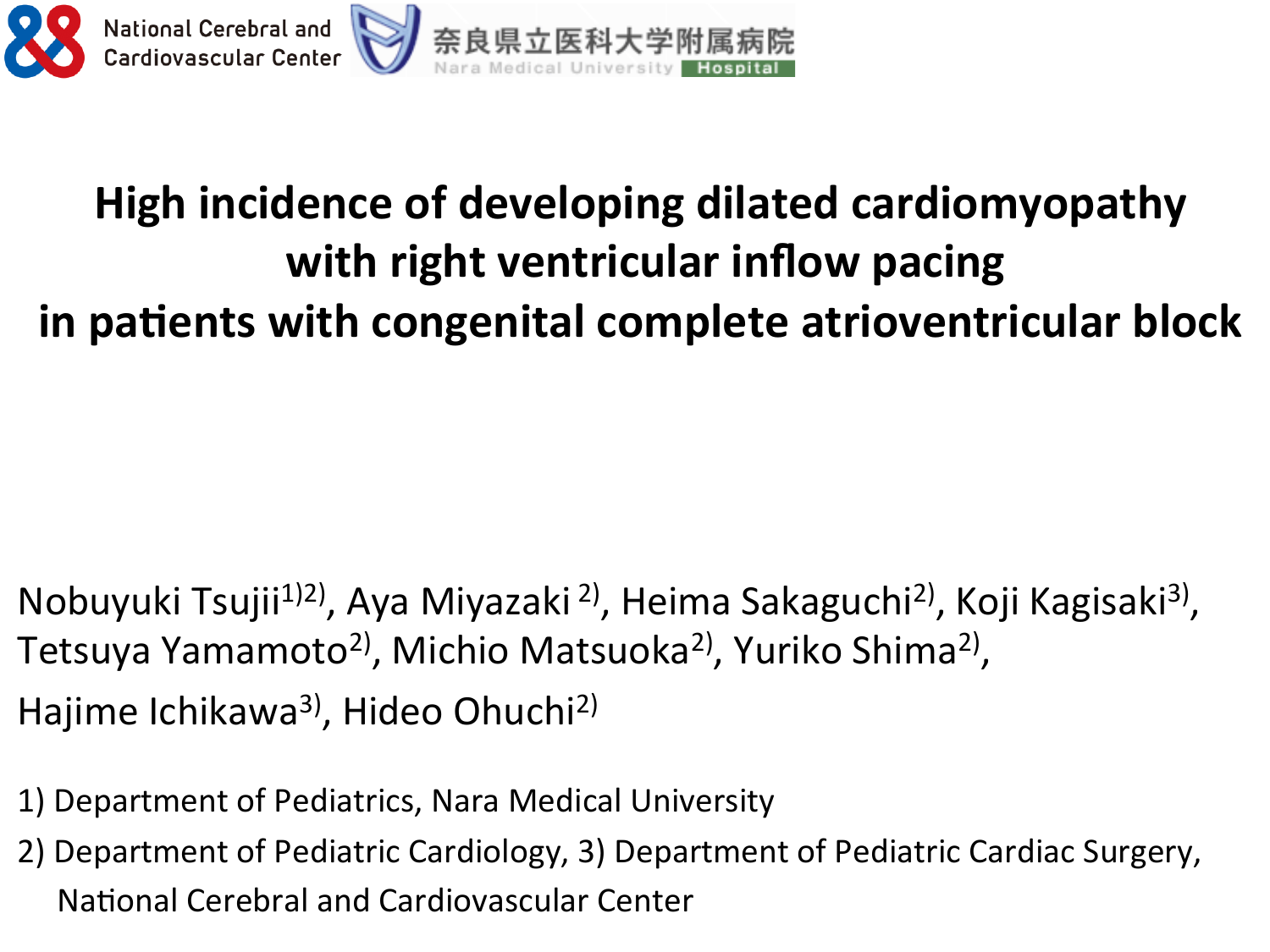

# **Conflict of Interest**

**We have no disclosure.**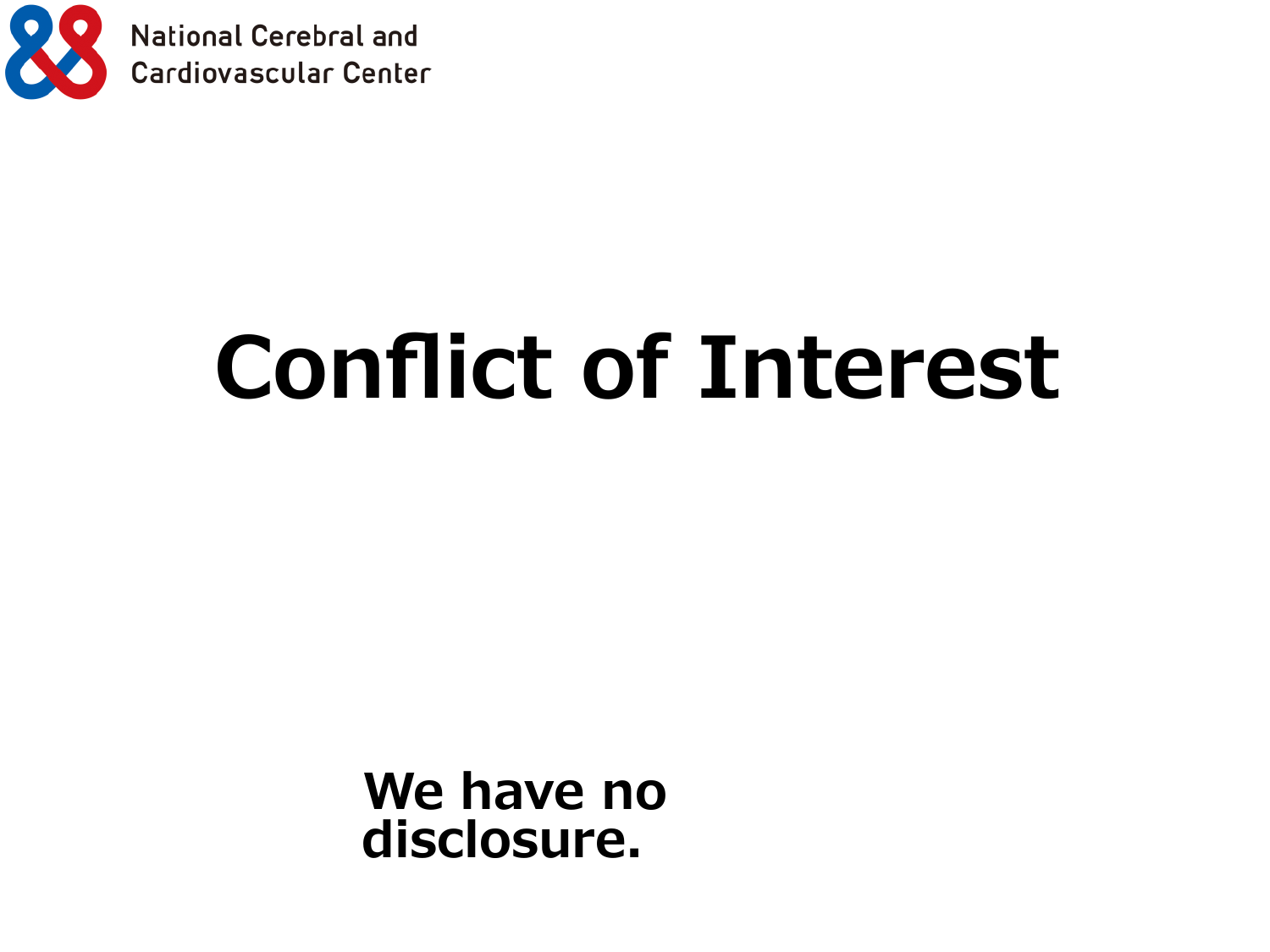

# 【Background】

The prognosis for children with congenital complete atrioventricular block (CCAVB) after pacemaker implantation (PMI) has been considered to be benign.

However, some develop dilated cardiomyopathy (DCM), with a reported prevalence of 5-30% majorly within one year from PMI.

Interestingly, the site of ventricular pacing has an impact on the mechanical synchrony and pump function of the left ventricle  $(LV)^{1,2}$ .

1) Janousek, J. et al. Circulation.

*2013;127:613-623. NICWCVCI, It is direction the exact relation w* ventricular pacing sites and the incidence of DCM in However, it is uncertain the exact relation with the patients with CCAVB.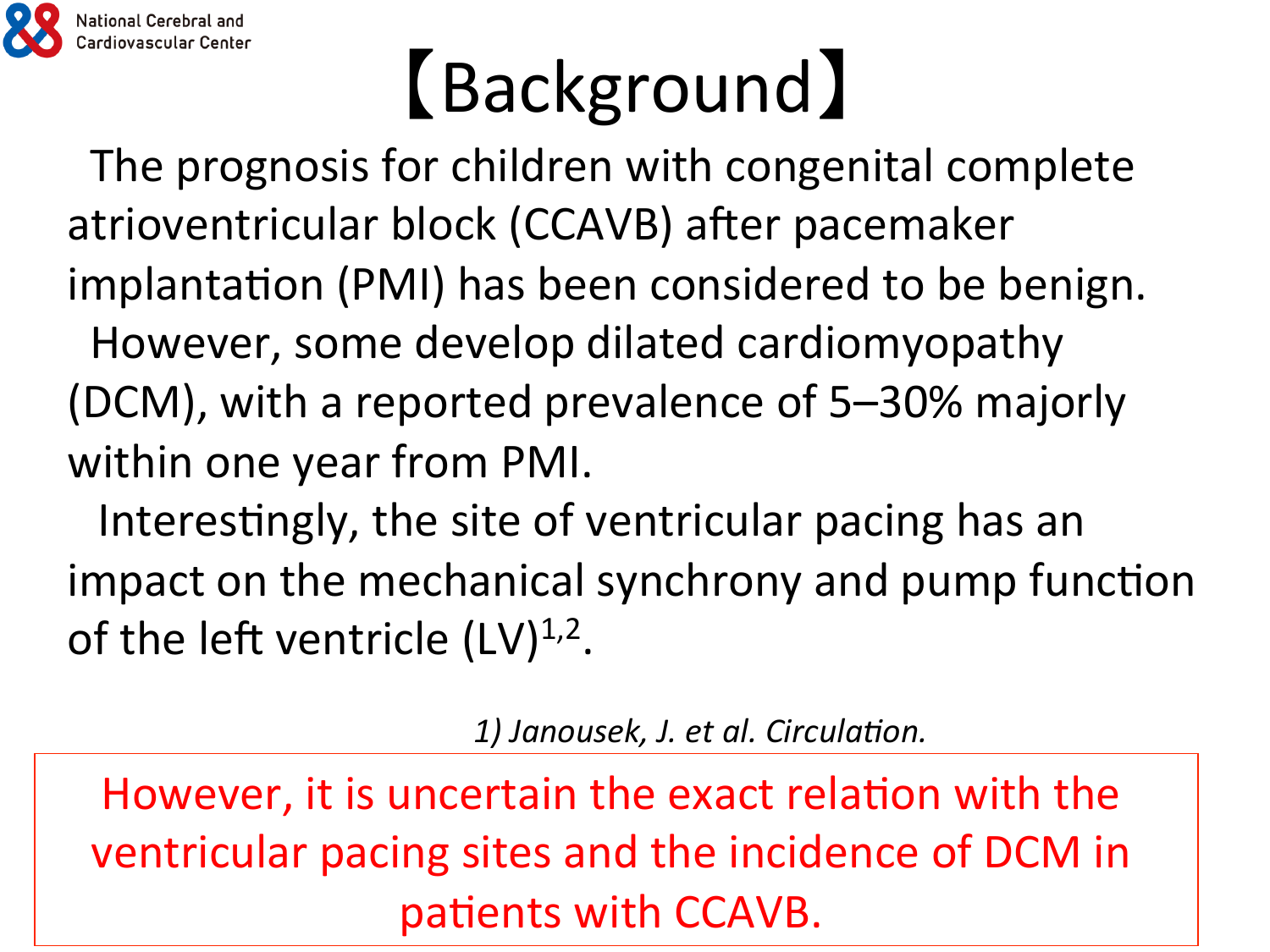

# 【Purpose】

We aimed to evaluate and assess

- (1) the DCM and/or heart failure death (HFD) incidence with or without PMI
- $(2)$  the relationship of ventricular pacing site with DCM/HFD incidence
- (3) the effect on LV function of the pacemaker and pacing sites
- $(4)$  the clinical course of patients who developed DCM/HFD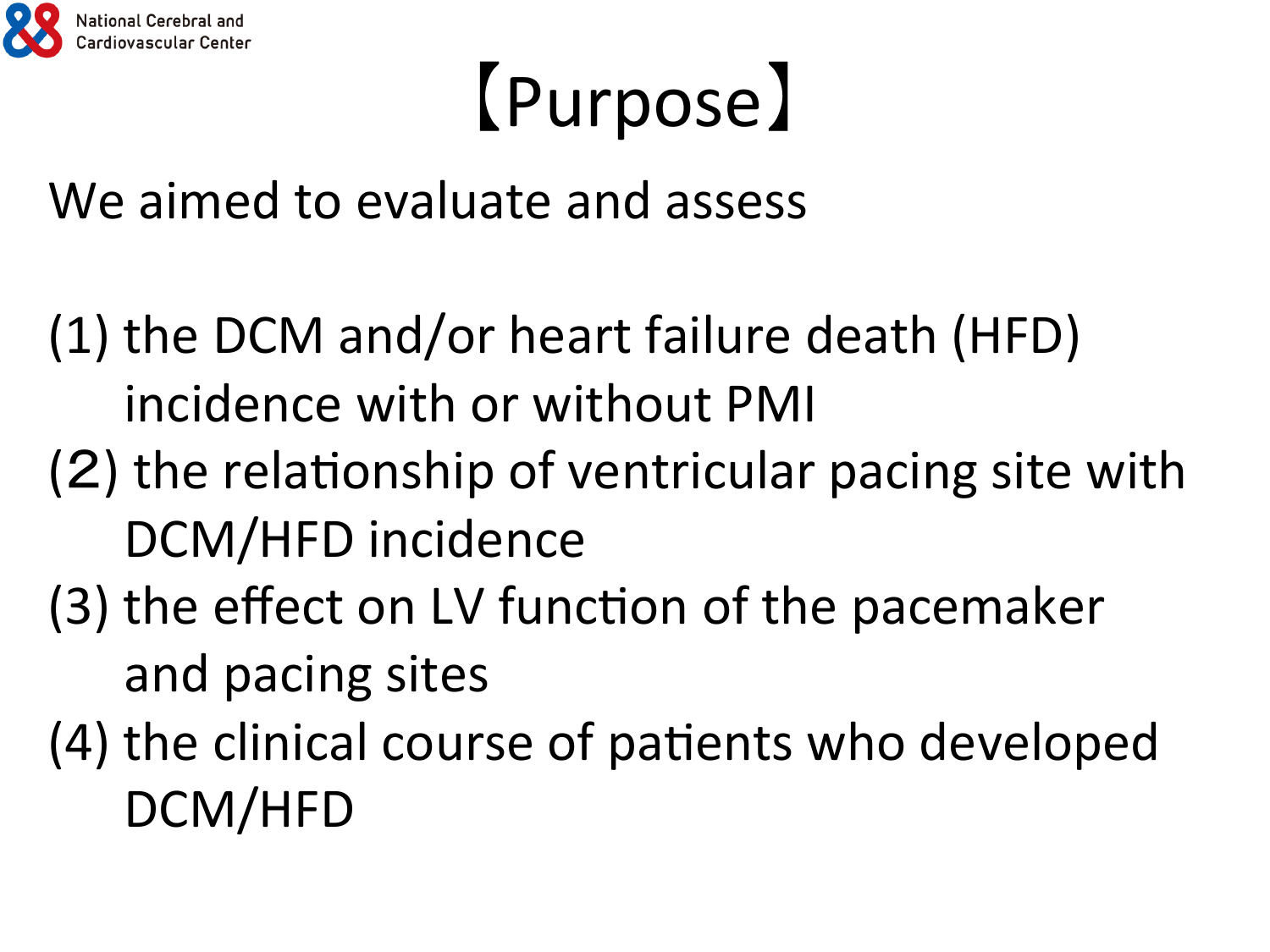

## 【Method-1】

### **Patients**

A total of 38 patients (18 male, 20 female) with CCAVB Followed up at National Cerebral and Cardiovascular Center, Japan From October 1978 to June 2015 No structural anomaly of the heart.

### **Endpoints**

- ① onset of DCM/HFD
- ② day of changing the pacing lead,
- ③ day of final medical consultaMon due to hospital transfer
- $\left(4\right)$  last medical consultation until June 2015

#### **DCM**

Having 117% of the normal LV end-diastolic diameter (LVDd) and less than 45% of the LV ejection fraction (LVEF), as measured by transthoracic echocardiography (TTE). Manolio, T. et al. Am J Cardiol 1992;69:1458-1466.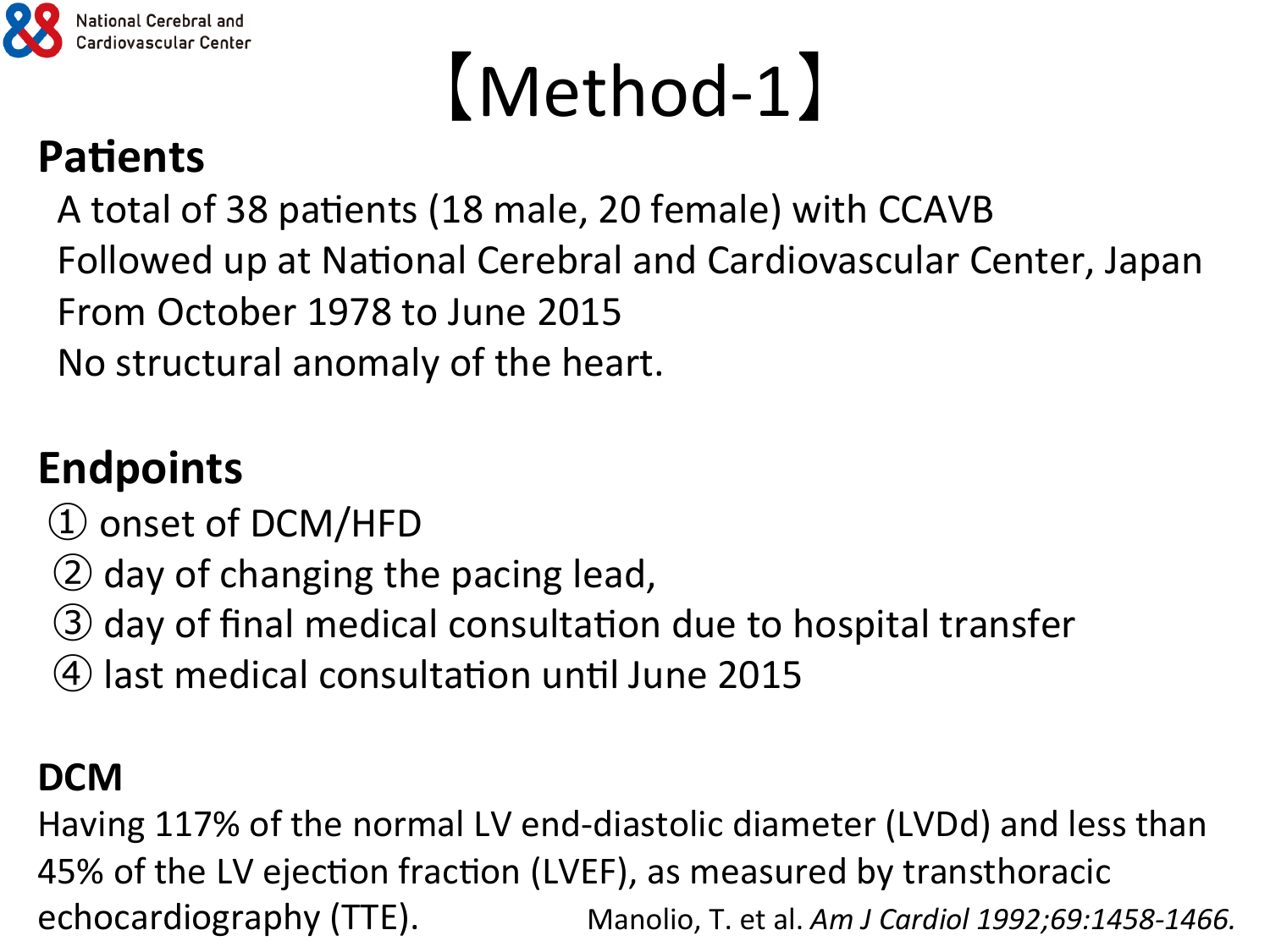

## 【Method-2】

### **Clinical measuements**

- $(1)$ the cardiothoracic ratio (CTR) on chest x-rays
- (2) brain natriuretic peptide (BNP)
- (3) QRS duration (QRSd) in 12-lead electrocardiogram (ECG) (4)LVDd by TEE
- (5)LVEF by TEE
- (6)septal-to-posterior wall motion delay (SPWMD) by TTE

①immediately before PMI ②within one year of PMI ③at the endpoint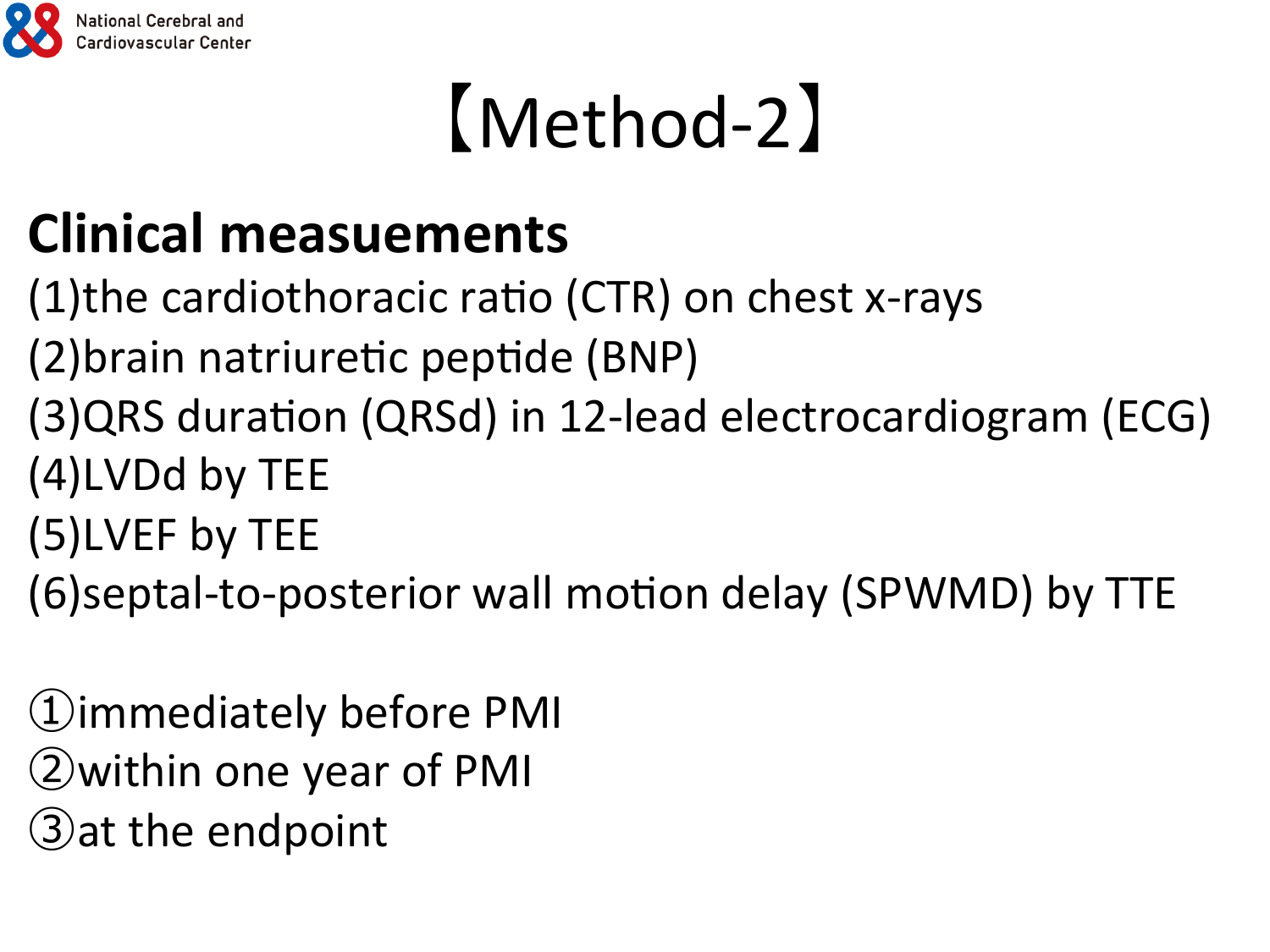

## 【Pacing sites】



- $(1)$ a line was drawn from the membranous septum to the apex to divide the septum into anterior and inferior halves
- (2) further subdividing the base to apex length into three (basal, middle, and apical)

William D. et al. Moss & adams heart disease in infants, children, and adolescent. Philadelphia: Lippincott Williams & Wilkins, a Wolters Kluwer business, 2013, pp. 1-31.

Cerqueria, M. et al. Circulation. 2002; 105: 539-542

> Assessed pacing sites from  $*$  biplane chest X-rays \*ventriculographies  $*$  12-lead ECGs.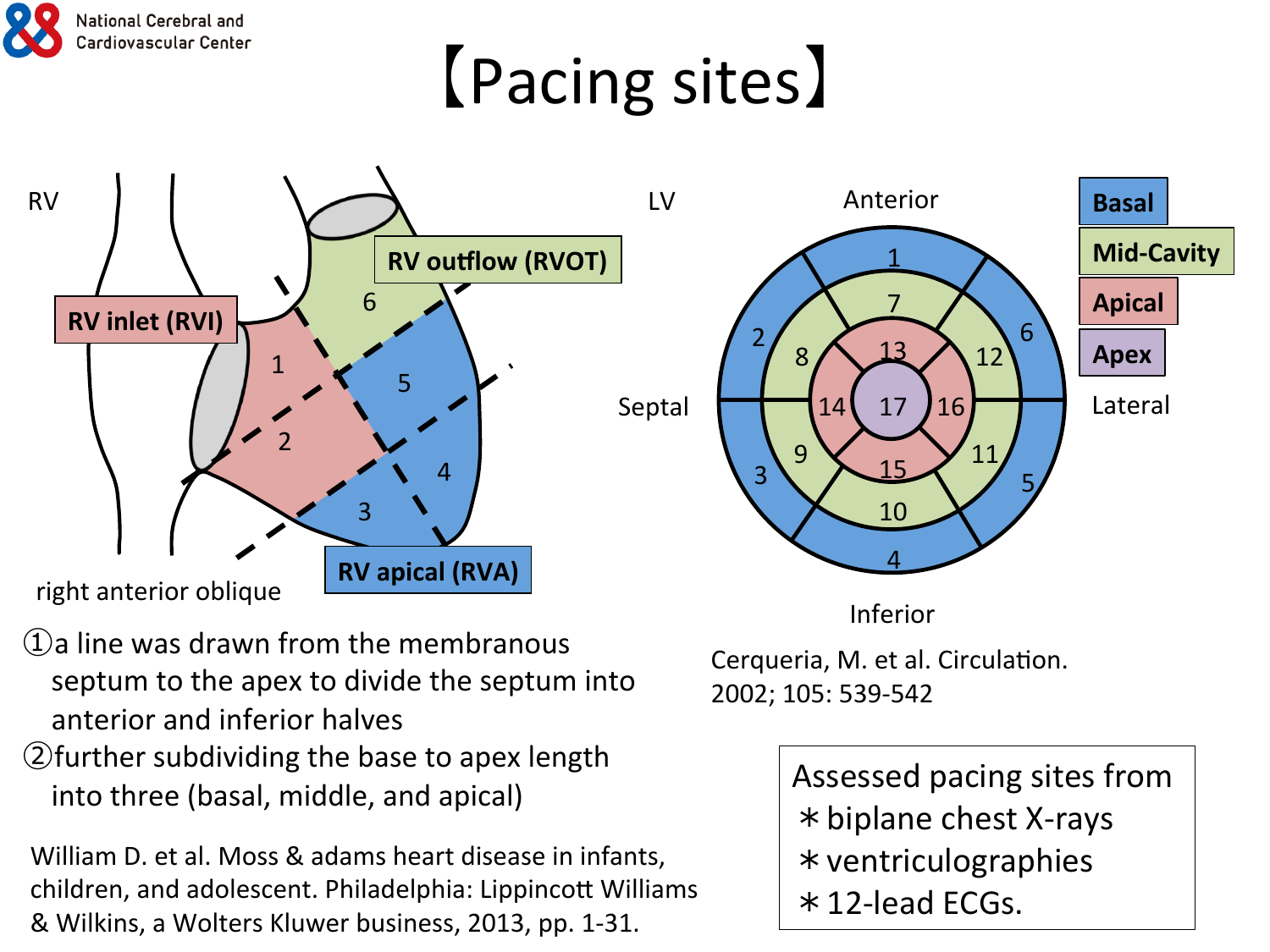

## 【Result-①】

### **Patient characteristics**

|                                                | $\mathsf{n}$ | total                      | <b>PMI</b>     |                        |    |                             |              |                           |       |
|------------------------------------------------|--------------|----------------------------|----------------|------------------------|----|-----------------------------|--------------|---------------------------|-------|
|                                                |              |                            |                | n DCM/HFD              | n  | non-DCM                     | $\mathsf{n}$ | non-PMI                   | p     |
| <b>Number</b>                                  |              | 38                         |                | 8 (25%)                |    | 24 (75%)                    |              | 6                         |       |
| Age at the end of<br>follow up                 | 38           | 6.8<br>$(0.0 - 33.9)$      | 8              | 2.4<br>$0.0 - 8.0$     | 24 | ***8.6<br>$(3.5 - 33.9)$    | 6            | $*12.0$<br>$(0.7 - 25.8)$ | 0.001 |
| Sex (men: female)                              | 38           | 18:20                      | 8              | 7:1                    | 24 | $***10:14$                  | 6            | $*1:5$                    | 0.021 |
| <b>Maternal</b><br>autoantibody                |              | 28 18 (64%)                | $\overline{7}$ | 4(57%)                 | 16 | 9(56%)                      | 5            | $5(100\%)$                | n.s.  |
| Fetus bradycardia                              | 37           | 35 (95%)                   | 8              | 8 (100%)               | 24 | 22 (92%)                    | 5            | $5(100\%)$                | n.s.  |
| <b>Fetal hydrops</b>                           | 38           | 2(5.3%)                    | 8              | $0(0\%)$               | 24 | 2(8.3%)                     | 6            | $0(0\%)$                  | n.s.  |
| <b>Gestational age on</b><br>delivery (weeks)  |              | 37 38 (28-41)              |                | 8 37 (34-39)           | 24 | 38 (28-41)                  | 5            | 38 (37-38)                | n.s.  |
| Own ventricular rate<br>(bpm)                  |              | 37 49 (35-75) 8 52 (45-75) |                |                        | 23 | 50 (35-73)                  |              |                           |       |
| Own atrial rate (bpm)                          | 36           | 130<br>$(55-187)$          | 8              | 147<br>$(97-187)$      | 22 | 131<br>$(70-170)$           |              |                           |       |
| <b>Observation period</b><br>from PMI (months) | 32           | 69.3<br>$(0.0 - 272.3)$    | 8              | 17.0<br>$(0.0 - 48.3)$ | 24 | ***81.8<br>$(20.6 - 272.3)$ |              |                           |       |
| Lower ventricular<br>pacing rate               | 32           | 110<br>(60-130)            | 8              | 120<br>$(80-120)$      | 24 | 105<br>$(60-130)$           |              |                           |       |
|                                                |              |                            |                |                        |    |                             |              |                           |       |

 $*p<0.05$  vs. DCM/HFD,  $**p<0.05$  vs. non-DCM,  $***p<0.05$  vs. DCM/HFD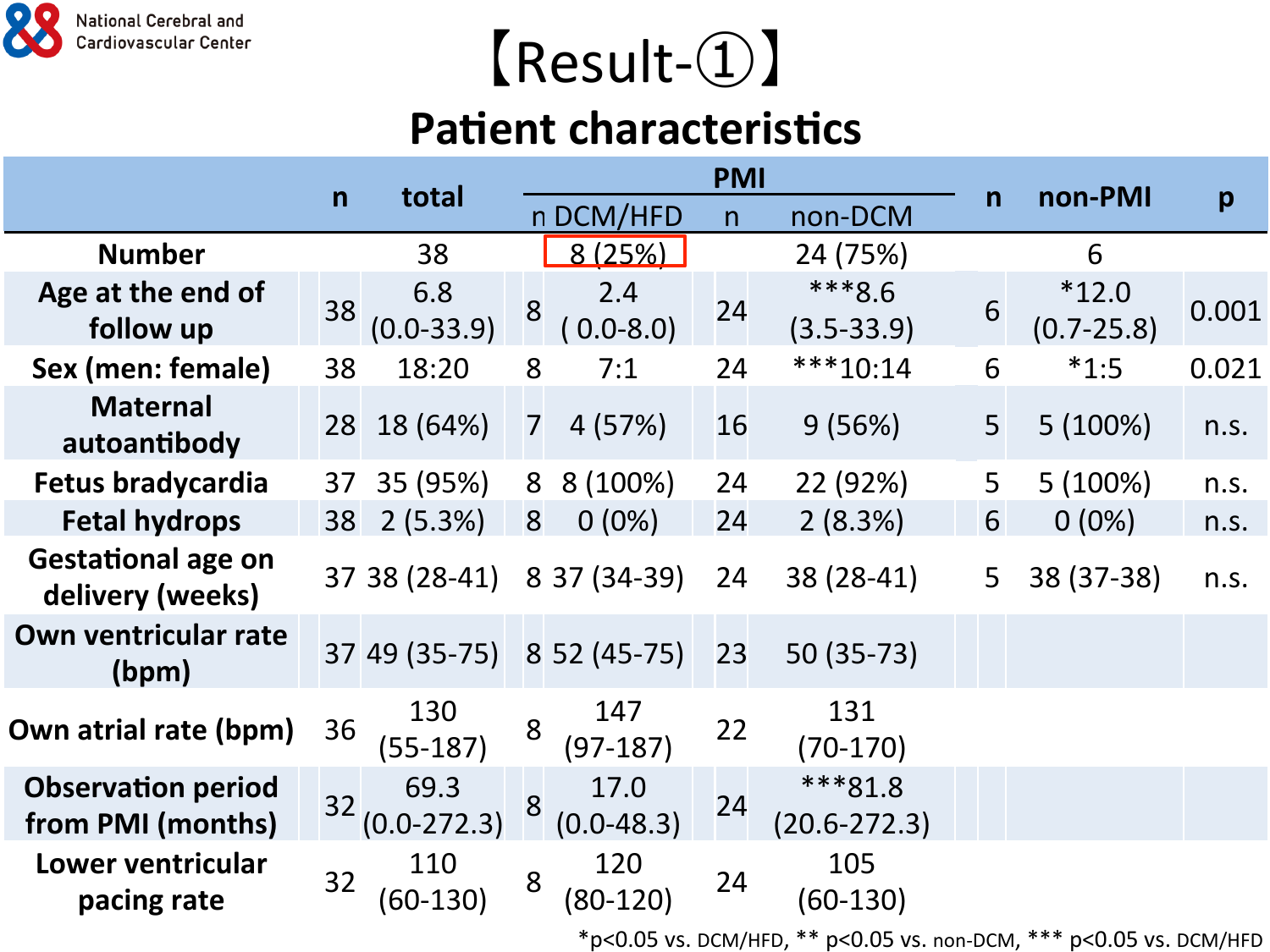

### 【Result-①】 Proportion of the age at the time of PMI

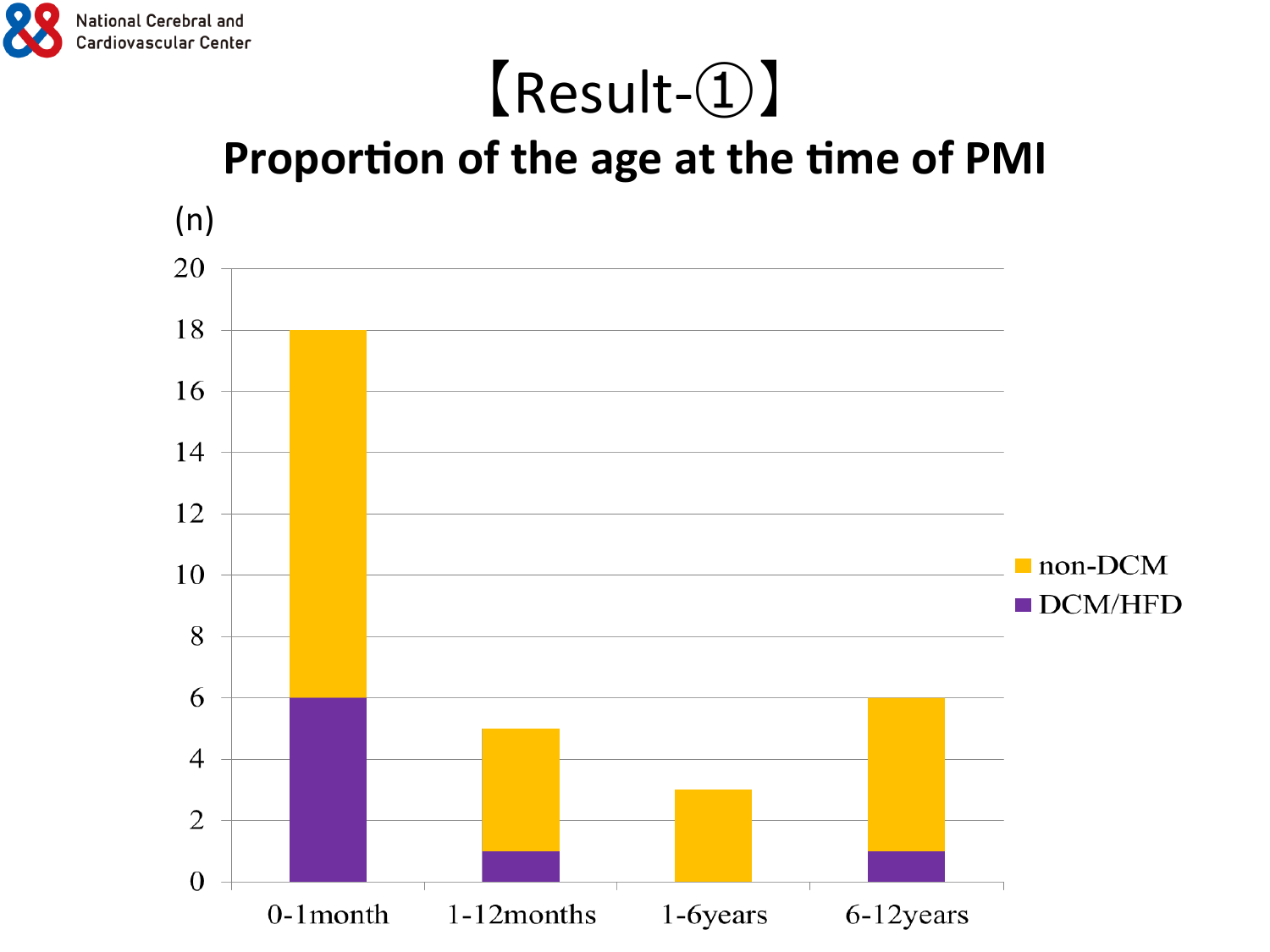## 【Result-②】

National Cerebral and Cardiovascular Center

Pacing sites and development of DCM

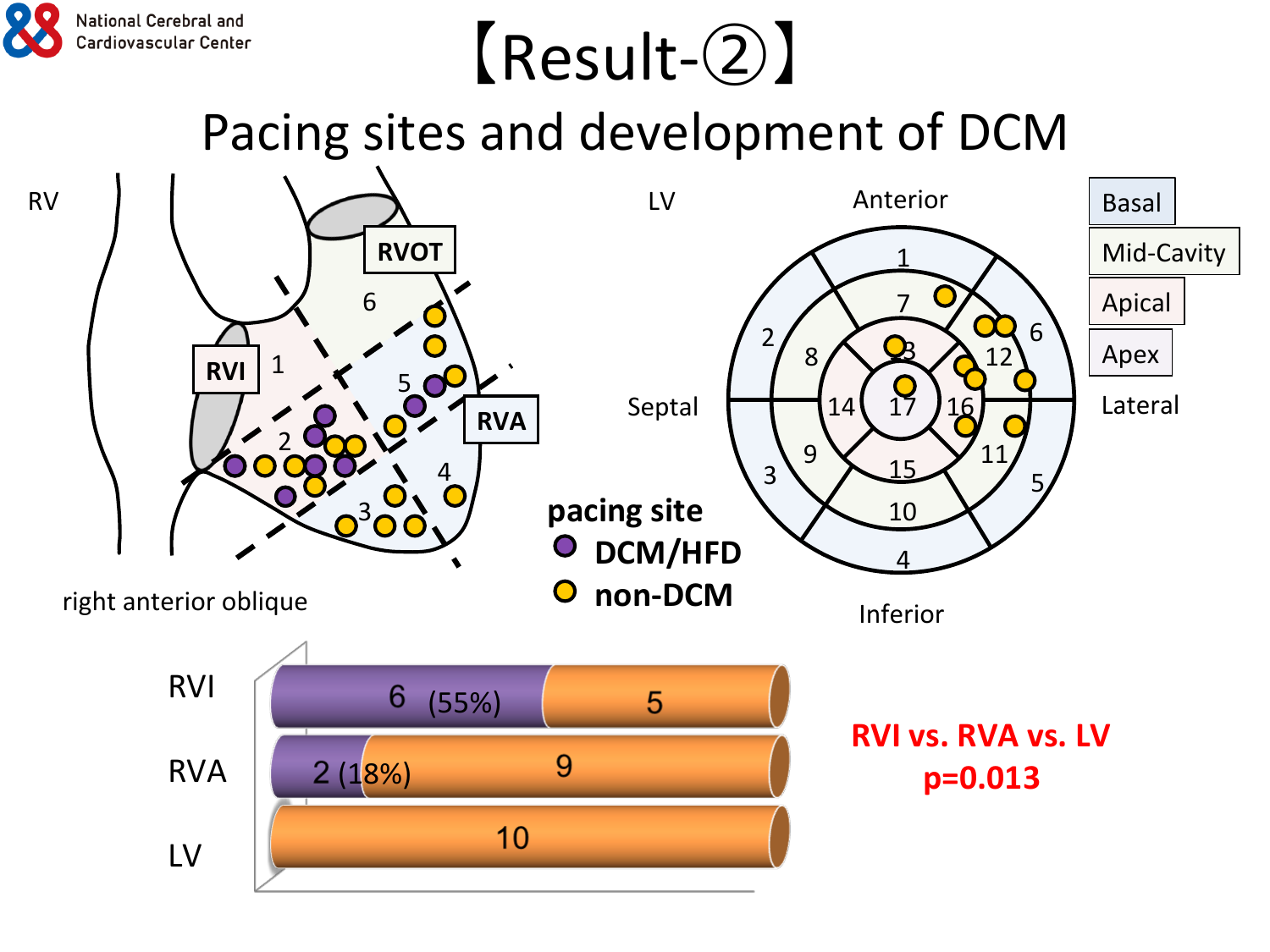

### 【Result-②】

#### Patient characteristics among patients with pacing from RVI, RVA, and LV

|                                                       | $\mathsf{n}$ | <b>RVI</b>            | $\mathsf{n}$ | <b>RVA</b>              | n              | LV                        | $\mathbf{p}$ |
|-------------------------------------------------------|--------------|-----------------------|--------------|-------------------------|----------------|---------------------------|--------------|
| <b>Number</b>                                         |              | 11 (34%)              |              | 11 (34%)                |                | 10 (31%)                  |              |
| Age at the end of follow up                           | 11           | 4.0<br>$(0.0-16.5)$   | 11           | 6.6<br>$(2.3 - 33.9)$   | 10             | $**q q$<br>$(3.5 - 26.1)$ | n.s.         |
| Sex (men: female)                                     | 11           | 9:2                   | 11           | $***4:7$                | 10             | $**4:6$                   | n.s.         |
| <b>Maternal autoantibody</b>                          | 8            | 4(50%)                | 8            | 4 (50%)                 | $\overline{7}$ | 5(71%)                    | n.s.         |
| Fetus bradycardia                                     | 11           | 11 (100%)             | 11           | 10 (91%)                | 10             | 9(90%)                    | n.s.         |
| <b>Fetal hydrops</b>                                  | 11           | 1(9%)                 | 11           | $0(0\%)$                | 10             | $1(10\%)$                 | n.s.         |
| <b>Gestational age on delivery</b><br>(weeks)         | 11           | 37 (32-39)            | 11           | 38 (28-39)              | 10             | $37(32-41)$               | n.s.         |
| Own ventricular rate (bpm)                            | 11           | 55 (45-75)            | 11           | 45 (40-73)              | 9              | $**40(35-71)$             | n.s.         |
| Own atrial rate (bpm)                                 | 10           | 147<br>$(95-187)$     | 11           | ***115<br>$(70-150)$    | 9              | $*155$<br>$(97-170)$      | 0.015        |
| Age of PMI (days)                                     | 11           | 4<br>$(1-114)$        | 11           | $***9$<br>$(0-4478)$    | 10             | $**81$<br>$(0-2245)$      | n.s.         |
| <b>Observation period from</b><br><b>PMI</b> (months) | 11           | 48.3<br>$(0.0-198.0)$ | 11           | 65.2<br>$(3.6 - 272.3)$ | 10             | 103.3<br>$(42.0 - 249.6)$ | n.s.         |
| Lower ventricular pacing<br>rate                      | 11           | 120<br>$(90-130)$     | 11           | $***110$<br>(70-120)    | 10             | 120<br>$(90-120)$         | n.s.         |

\*p<0.05 vs. RVI, \*\* p<0.05 vs. RVA, \*\*\* p<0.05 vs. RVI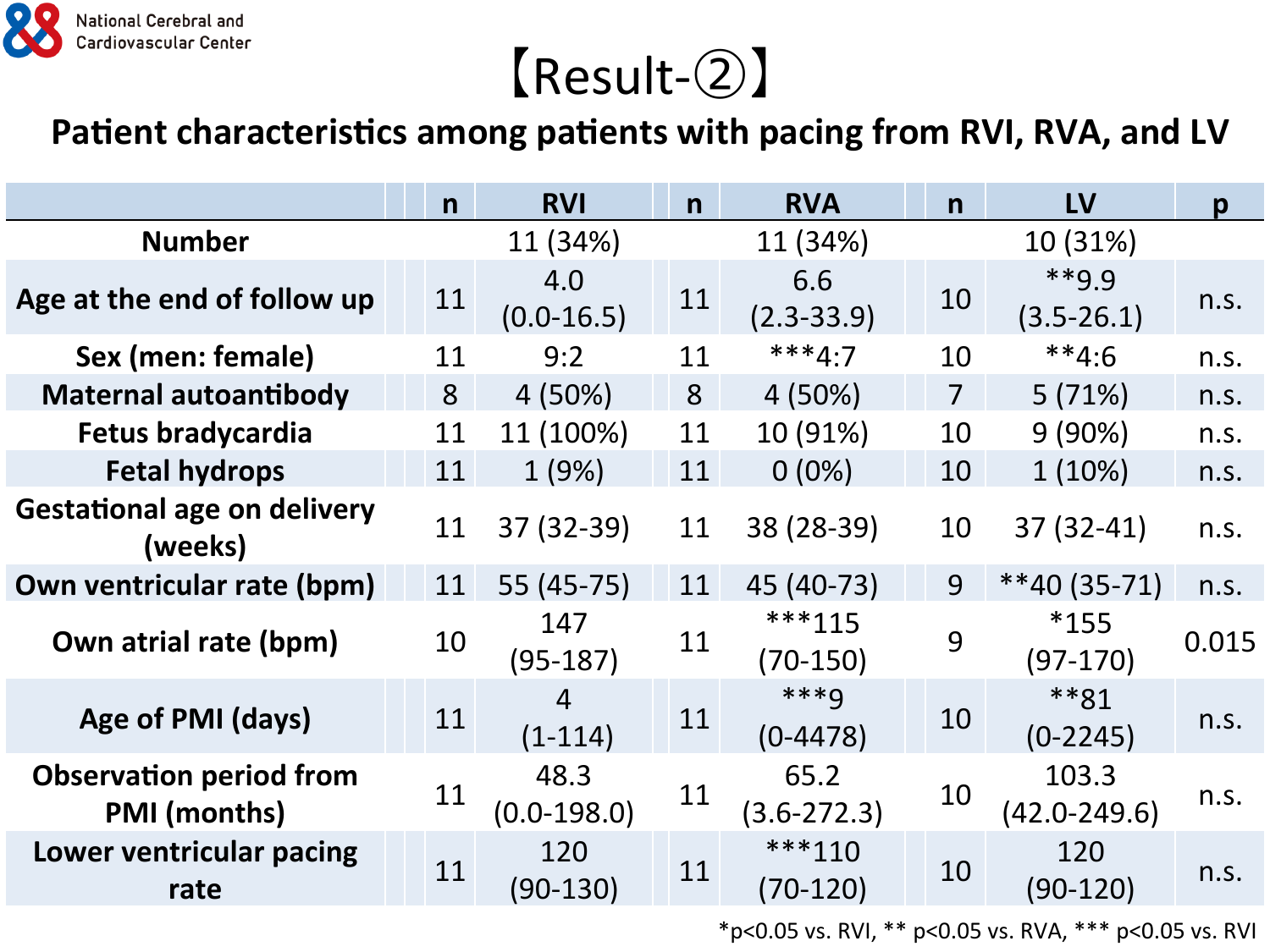



### The Kaplan-Meier survival curves against the development of DCM/ **HFD in CCAVB patients after PMI**

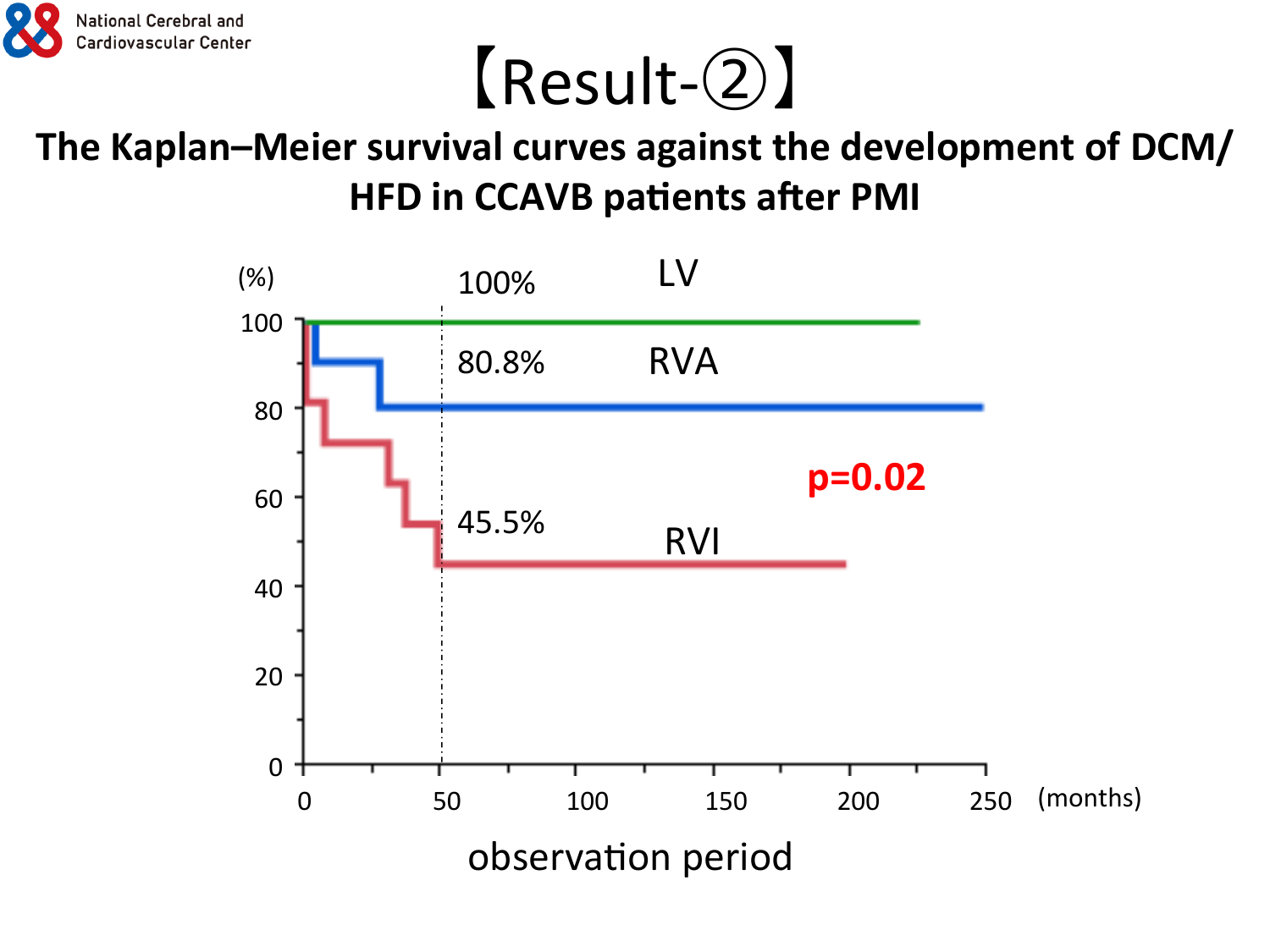

### 【Result-③】

**Relationship of pacing site with cardiac function and ventricular dyssynchrony -at endpoints-** \*p<0.05

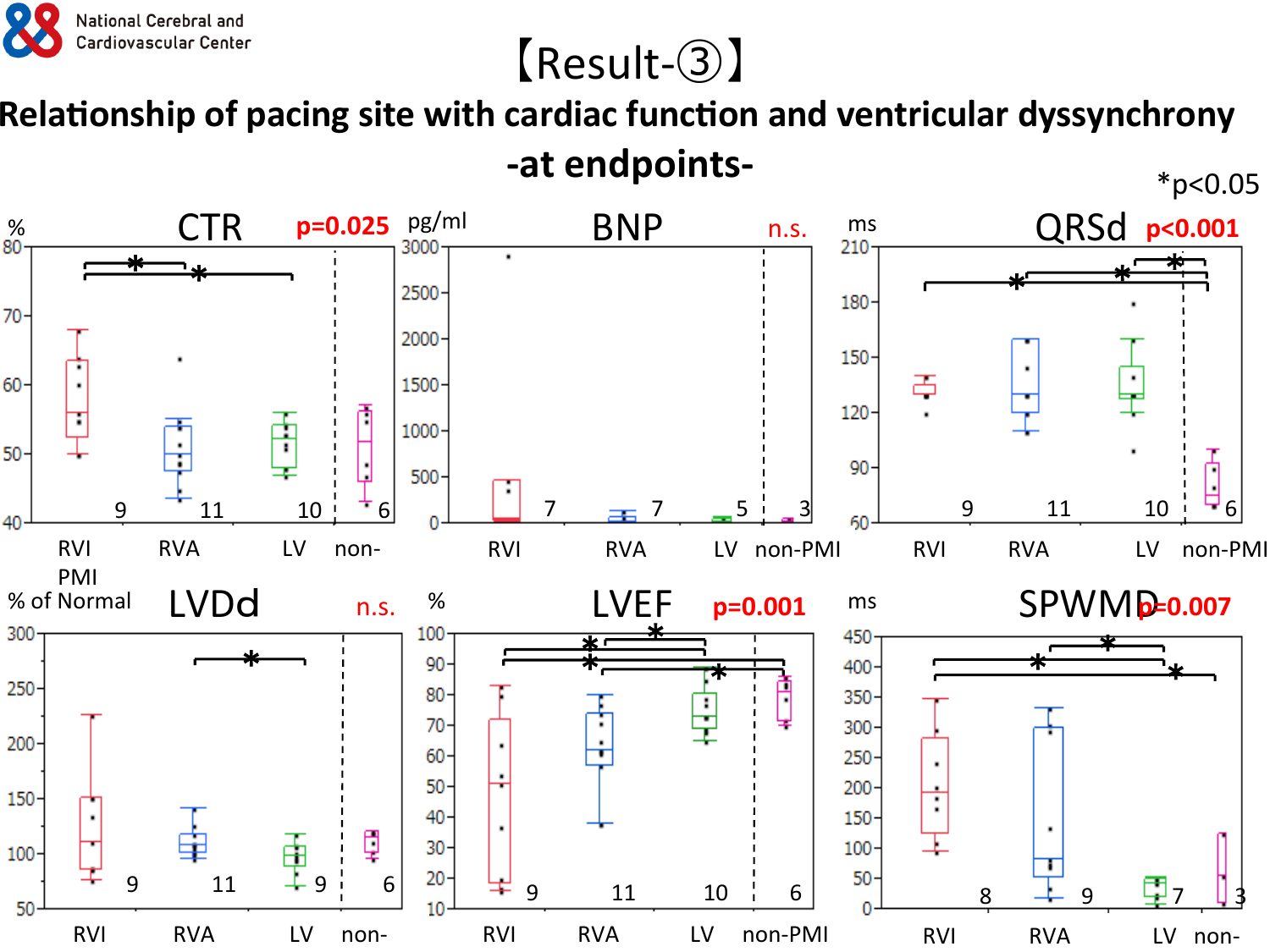

【Result-④】

#### The clinical course of eight patients who developed DCM/HFD after **PMI**



CRT; Cardiac Resynchronization Therapy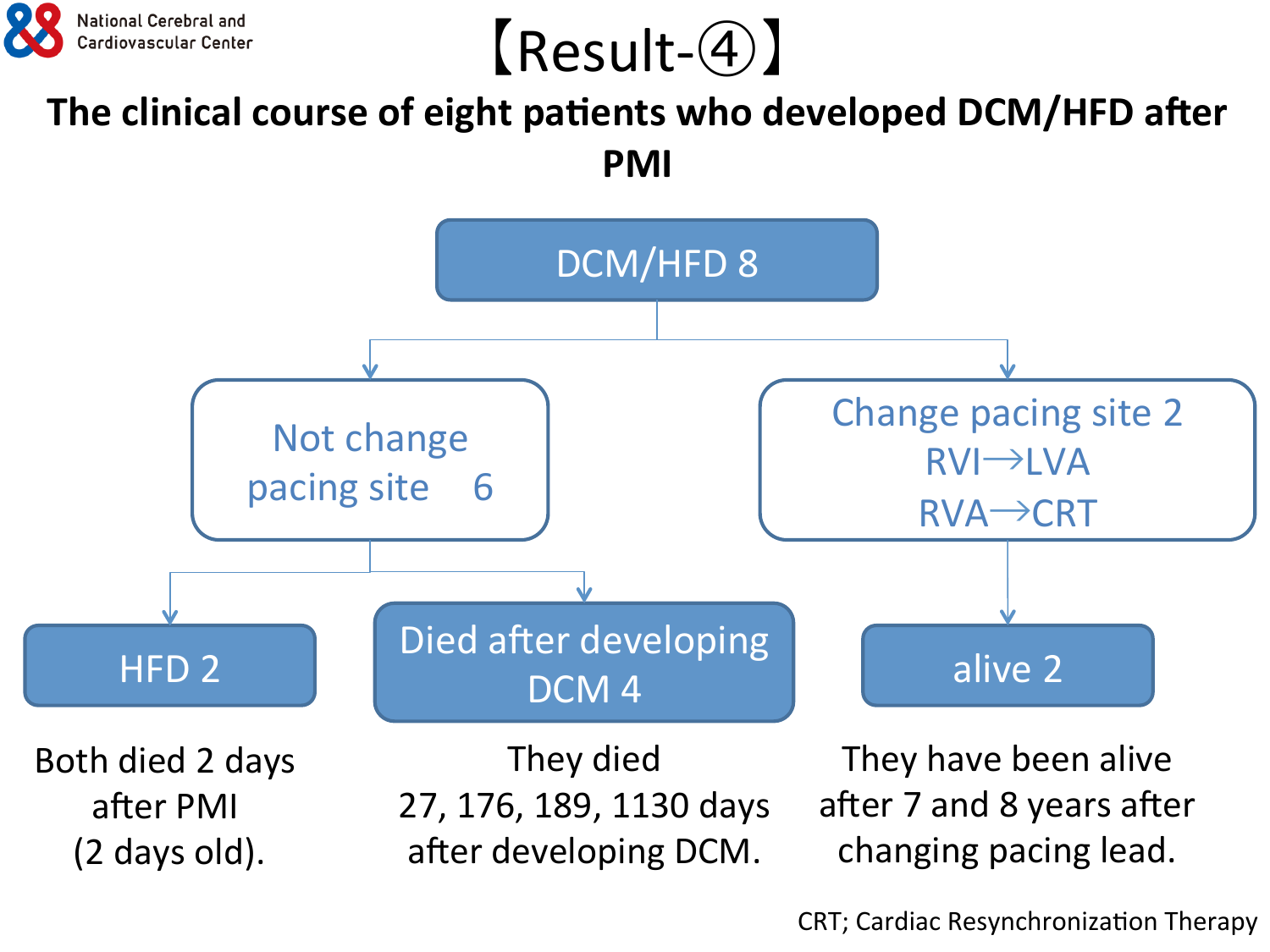

# 【Summary】

- In the PMI group, twenty-five percent of patients with CCAVB developed DCM and/or HFD after PMI.
- There was a DCM/HFD incidence of 55% (6/11) with RVI pacing, 18%  $(2/11)$  with RVA pacing, and 0%  $(0/10)$  (p = 0.013) with LV pacing. The cumulative probability of avoidable DCM/HFD and survival at 50 months was 100% with LV pacing, 80.8% with RVA pacing, and 45.5% with RVI pacing  $(p = 0.02)$ .
- At the endpoint, LVEF and SPWMD of patients with LV pacing were better than those for patients with other pacing sites. BNP and QRSd did not significantly differ among the pacing sites, although QRSd without pacing was shorter than that for any other pacing sites.
- Among the eight DCM/HFD patients, two in whom the pacing site was changed from RVI to LV apex or in whom therapy was upgraded to CRT remained alive with no heart failure symptoms, whereas the other six died of heart failure.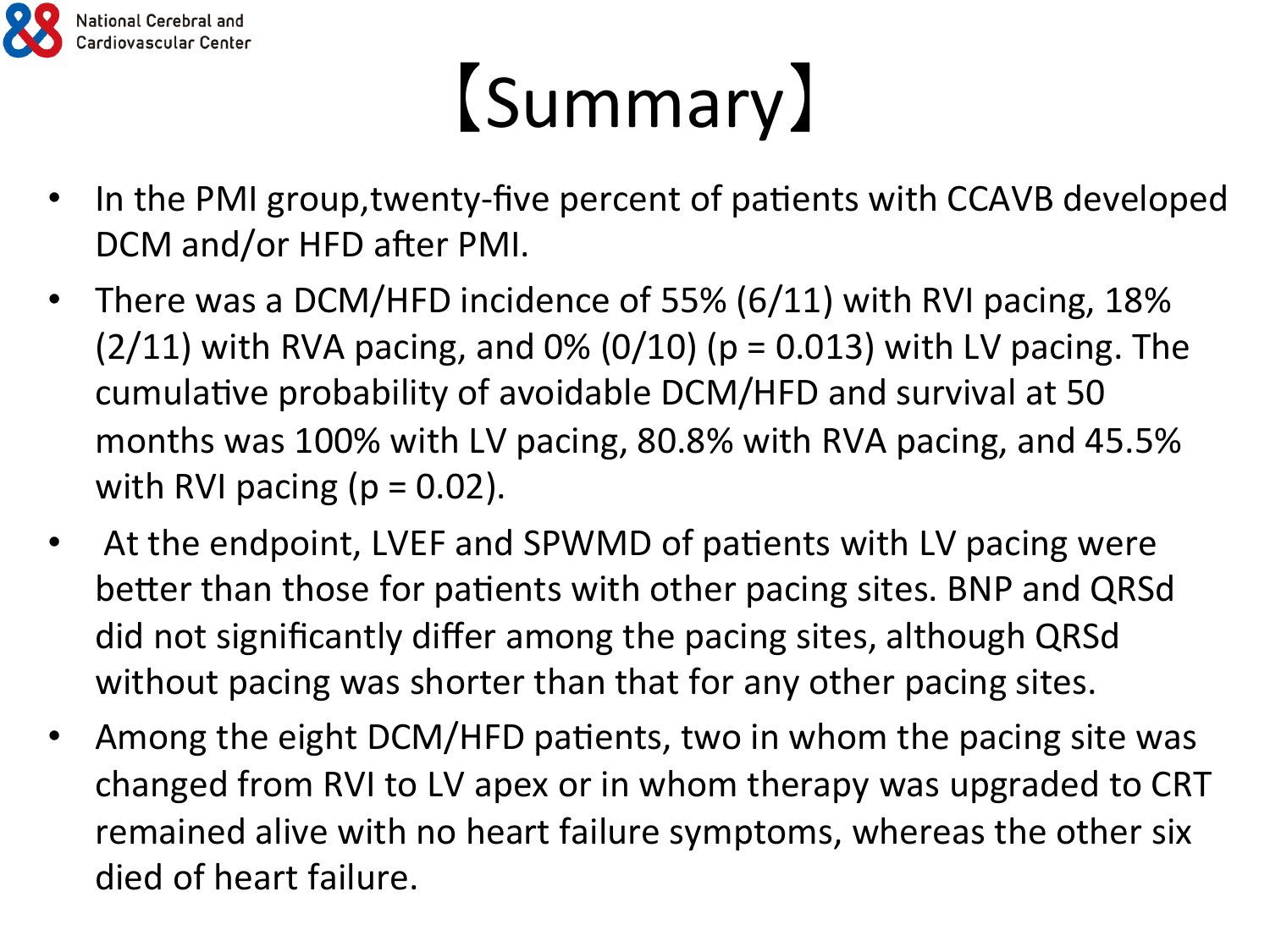

# 【Discussion】

- Previous reports of young patients with CCAVB showed relationships between the pacing site and LV function, pacing site and ventricular synchrony, and pacing duration and LV function.  $\qquad \qquad$  Gebauer R A et al. Europace. *2009;11:1654-1659*
- Janousek et al. reported the site of ventricular pacing has an effect on the mechanical synchrony and pump function of the LV in children.

*Janousek,J* et al. Circulation.

*2013;127:613-623*

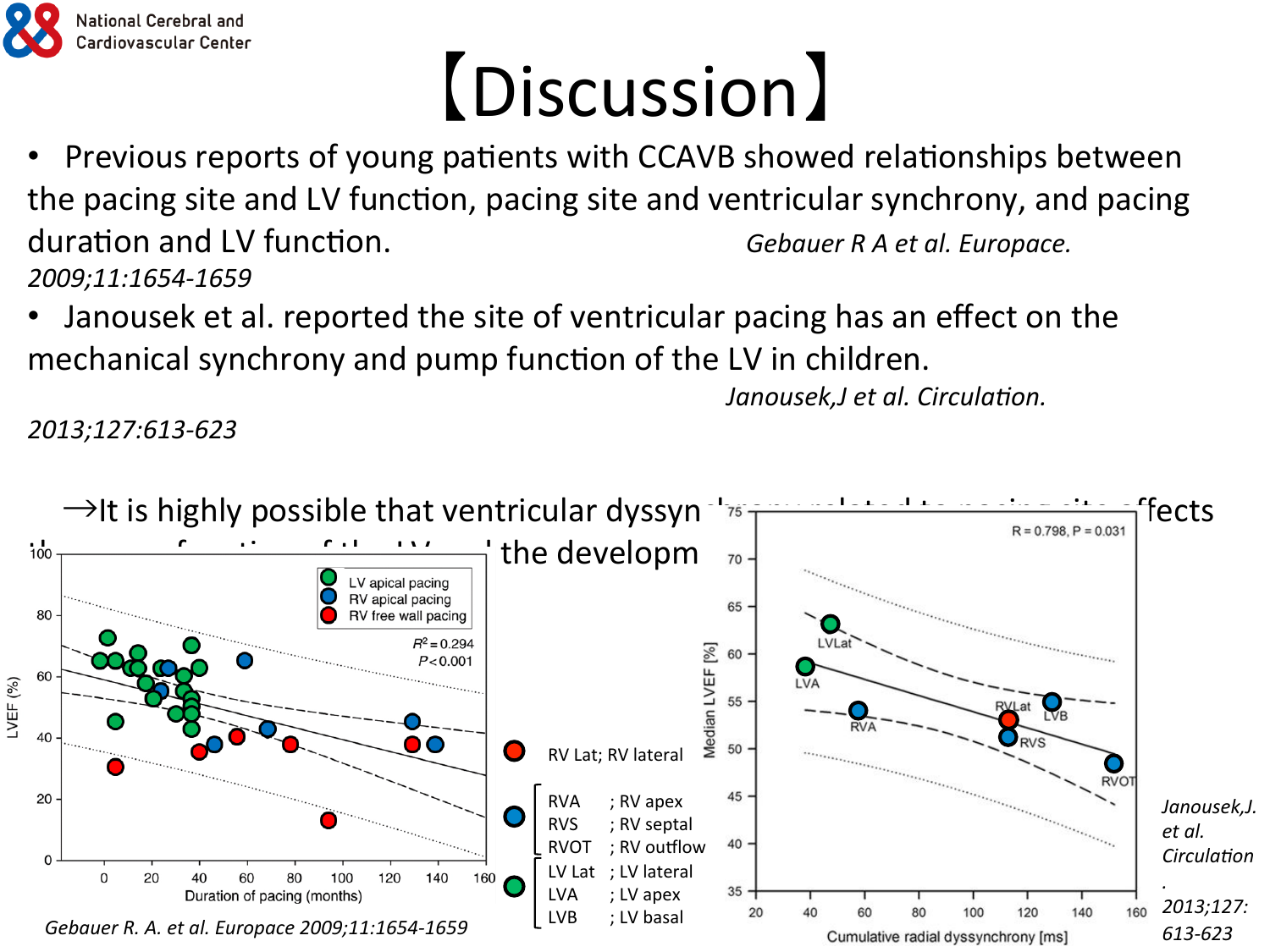

#### **【Strategy for ventricular pacing in children with normal cardiac anatomy】**



van Geldorp et al. Heart Fail Rev. 2011;16:305-314